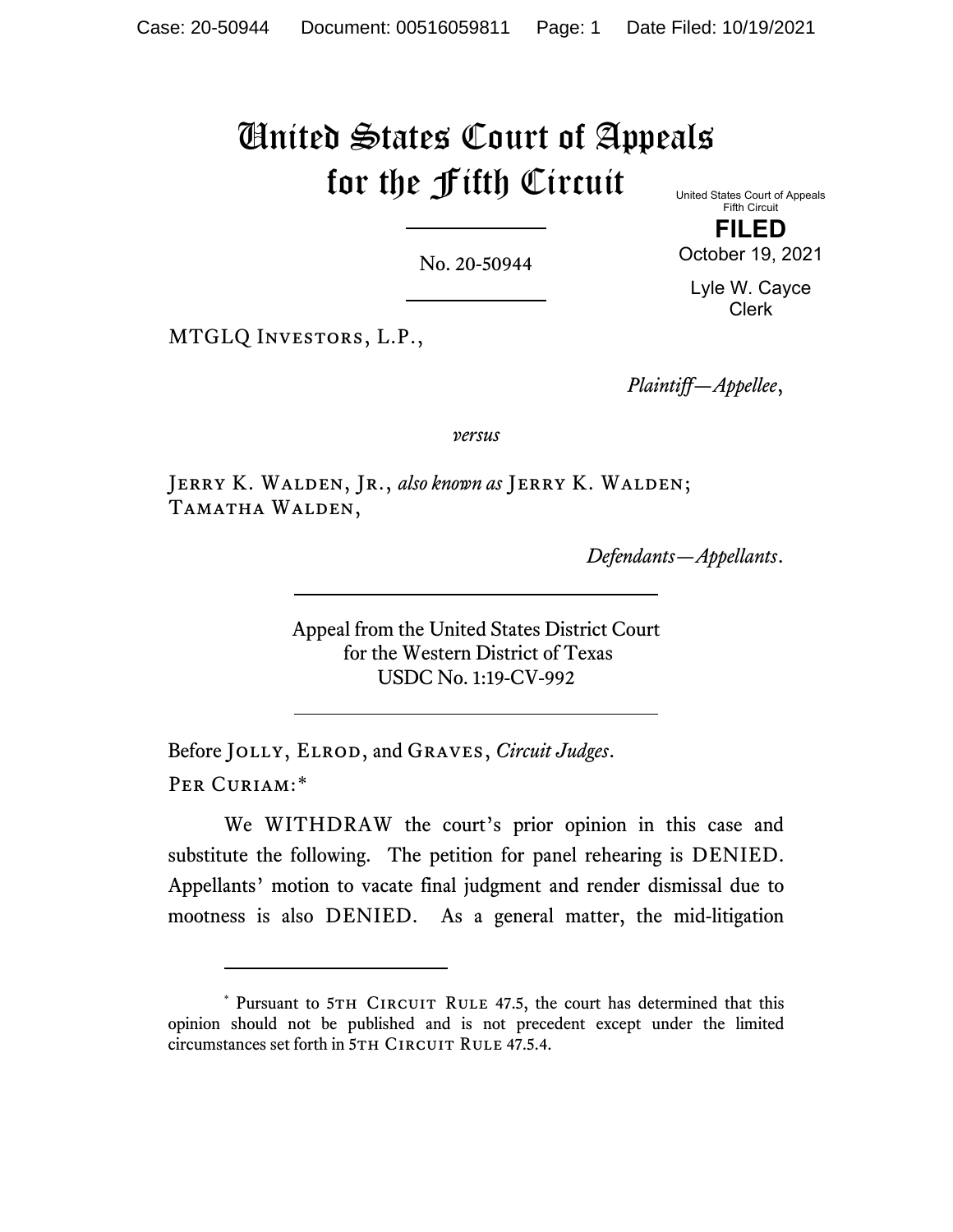## No. 20-50944

assignment of an interest neither renders a case or controversy moot nor requires the assignee to substitute as a party. *See F.D.I.C. v. SLE, Inc.*, 722 F.3d 264, 267–68 (5th Cir. 2013); *TOC Retail, Inc. v. Gulf Coast Oil Co. of Miss., Inc.*, No. 97-30969, 1999 WL 197149, at \*12 (5th Cir. Mar. 25, 1999); Fed. R. Civ. P. 25(c); Fed. R. App. P. 43(b).

\* \* \*

Jerry and Tamatha Walden appeal the district court's grant of MTGLQ Investors's motion for summary judgment. Because we hold that the district court did not err in its determination, we AFFIRM.

The Waldens argue that the district court erred in granting MTGLQ's motion for summary judgment because they had not had an opportunity to conduct discovery. However, the Waldens did not provide enough specific, factual information in response to MTGLQ's motion for summary judgment to justify delaying consideration of the motion or denying the motion in order to allow discovery per Federal Rule of Civil Procedure 56(d). "[N]onmoving parties requesting Rule 56(d) relief 'may not simply rely on vague assertions that additional discovery will produce needed, but unspecified, facts.'" *Am. Fam. Life Assurance Co. of Columbus v. Biles*, 714 F.3d 887, 894 (5th Cir. 2013)(quoting *Raby v. Livingston*, 600 F.3d 552, 561 (5th Cir. 2010)). We therefore reject this argument.

In addition, the Waldens assert that the district court erred in granting the motion for summary judgment because MTGLQ was simultaneously pursuing an expedited order for foreclosure in state court. But this argument fails because a state-court action for foreclosure under Texas Rule of Civil Procedure 736 is not a parallel proceeding. It "has no res judicata, collateral estoppel, estoppel by judgment, or other effect in any other judicial proceeding." Tex. R. Civ. P. 736.9; *accord Burciaga v. Deutsche Bank Nat'l Tr. Co.*, 871 F.3d 380, 387 (5th Cir. 2017) (noting that Texas law states that a